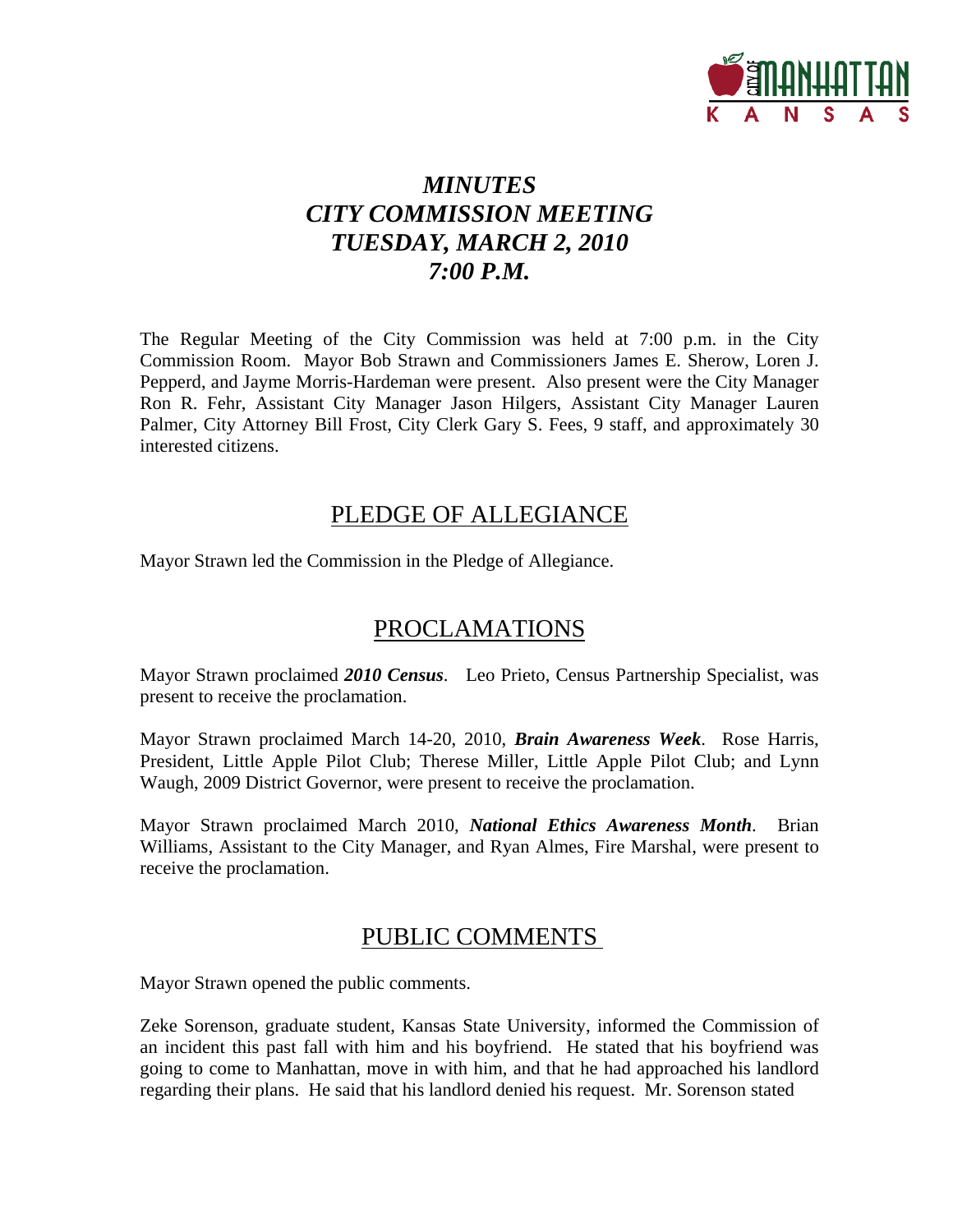## PUBLIC COMMENTS *(CONTINUED)*

that he felt that this was an injustice, that he was discriminated against, and that he had no means to investigate the matter. He urged the Commission to consider this issue and to seek out means to resolve these injustices in the City's discrimination policies. He then responded to questions from the Commission.

Mayor Strawn apologized for this happening to him and informed Mr. Sorenson that there was a venue in City government with the Human Rights and Services Board. He asked Mr. Sorenson to send him an e-mail regarding his situation.

Commissioner Sherow asked Mr. Sorenson if he had talked with Larry Hackney, Human Resources Department, with the City and encouraged him to look at his lease agreement.

Ron Fehr, City Manager, stated that Mr. Hackney could provide information that he has available.

Hearing no other comments, Mayor Strawn closed the public comments.

# COMMISSIONER COMMENTS

Commissioner Sherow voiced his support for the K-State teams, saying Go Cats!

Commissioner Morris-Hardeman informed the community about the Manhattan Public Library's annual book sale this weekend and encouraged citizens to attend and to support our Public Library.

# CONSENT AGENDA

(\* denotes those items discussed)

#### **MINUTES**

The Commission approved the minutes of the Regular City Commission Meeting held Tuesday, February 16, 2010.

#### **CLAIMS REGISTER NOS. 2634 and 2635**

The Commission approved Claims Register Nos. 2634 and 2635 authorizing and approving the payment of claims from February 10, 2010, to February 23, 2010, in the amounts of \$127,936.94 and \$2,243,465.43, respectively.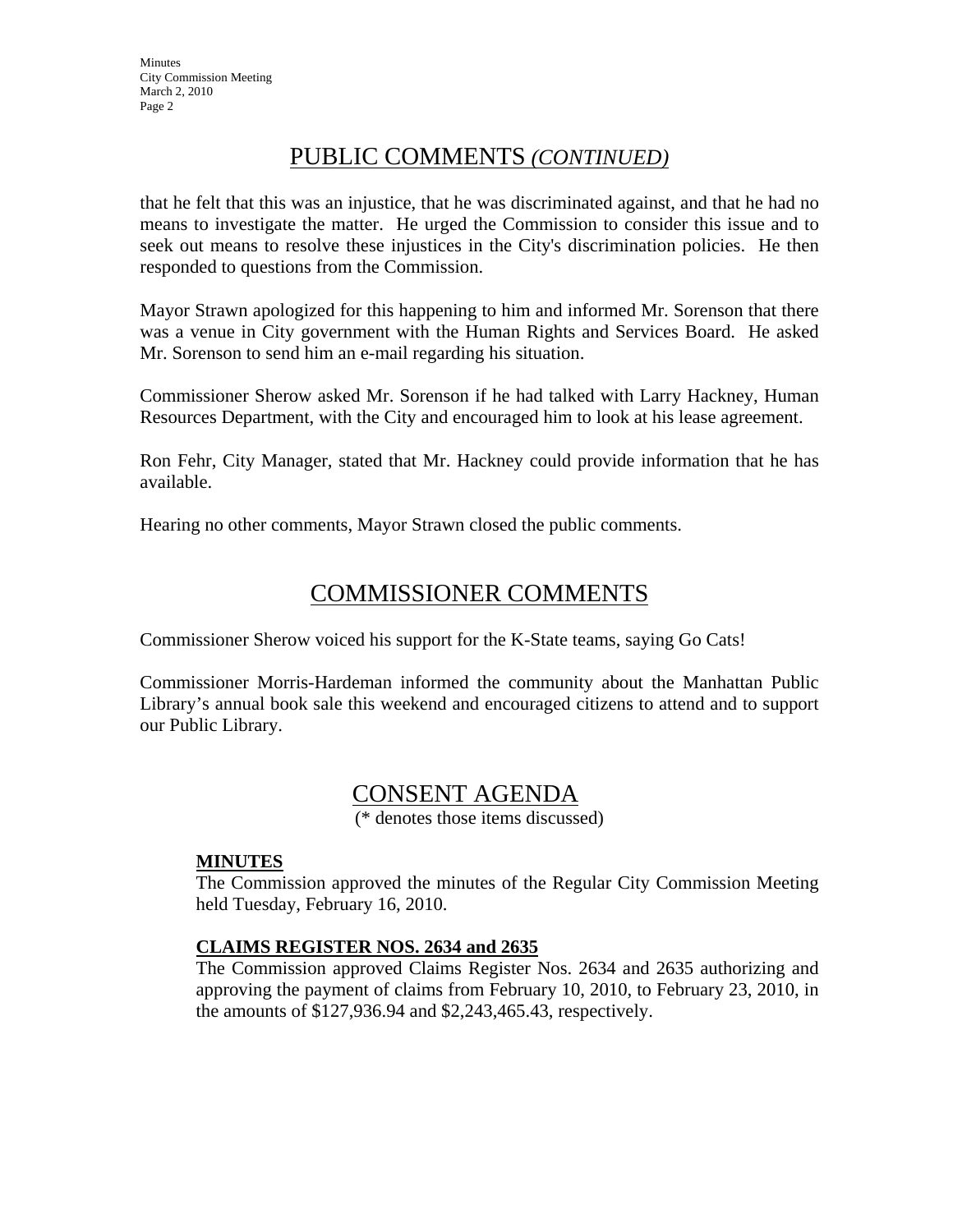**Minutes** City Commission Meeting March 2, 2010 Page 3

# CONSENT AGENDA (*CONTINUED*)

#### **LICENSE – TREE MAINTENANCE**

The Commission approved a Tree Maintenance license for calendar year 2010 for Chopper Tree Care, LLC, 1729 Houston Street, and Hosfelt Tree Service, 409 South  $7<sup>th</sup>$  Street, Marysville.

#### **PUBLIC HEARING – SPECIAL ASSESSMENTS (GOB 2010A) – LEE MILL HEIGHTS ADDITION, UNIT FOUR, PHASE ONE**

Mayor Strawn opened the public comments.

Hearing no comments, Mayor Strawn closed the public comments.

#### **\* ORDINANCE NO. 6816 – LEVY SPECIAL ASSESSMENTS (GOB 2010A)**

The Commission approved Ordinance No. 6816 levying special assessments against the benefiting properties in the following fourteen (14) public improvement districts: *Lee Mill Heights Addition, Unit Four, Phase One – Storm Drainage (SM0703); Sanitary Sewer (SS0705); Street (ST0710); and Water (WA0706); Northwing Addition, Unit One – Storm Drainage (SM0808); Sanitary Sewer (SS0811); Street (ST0818); and Water (WA0807); Silo Townhomes – Storm Drainage (SM0805); Sanitary Sewer (SS0803); Street (ST0808); and Water (WA0802); Stone Pointe Pedestrian Bridge – Pedestrian Bridge (SP0701); and Gary Avenue, Treesmill Circle and Treesmill Drive (Effingham) Drainage, Phase Two – Storm Drainage (SM0807).*

#### **ORDINANCE NO. 6817 – VACATE UTILITY EASEMENT – LOT 2, MANHATTAN MARKETPLACE SHOPS, UNIT ONE**

The Commission approved Ordinance No. 6817 vacating a portion of a utility easement on Lot 2, Manhattan Marketplace Shops, Unit One, City of Manhattan, Riley County, Kansas.

#### **ORDINANCE NO. 6818 – ISSUE GENERAL OBLIGATION BONDS – KONZA AREA SEWER EXTENSION (SS1002)**

The Commission approved Ordinance No. 6818 authorizing the issuance of bonds to finance the Konza Area Sewer Extension (SS1002).

#### **NEGOTIATE CONTRACT – WASTEWATER TREATMENT PLANT LAB UPGRADE DESIGN**

The Commission authorized City Administration to solicit proposals for Design Services for the Wastewater Treatment Plant Laboratory Improvements Project and appointed Commissioner Sherow to serve on the Selection Committee.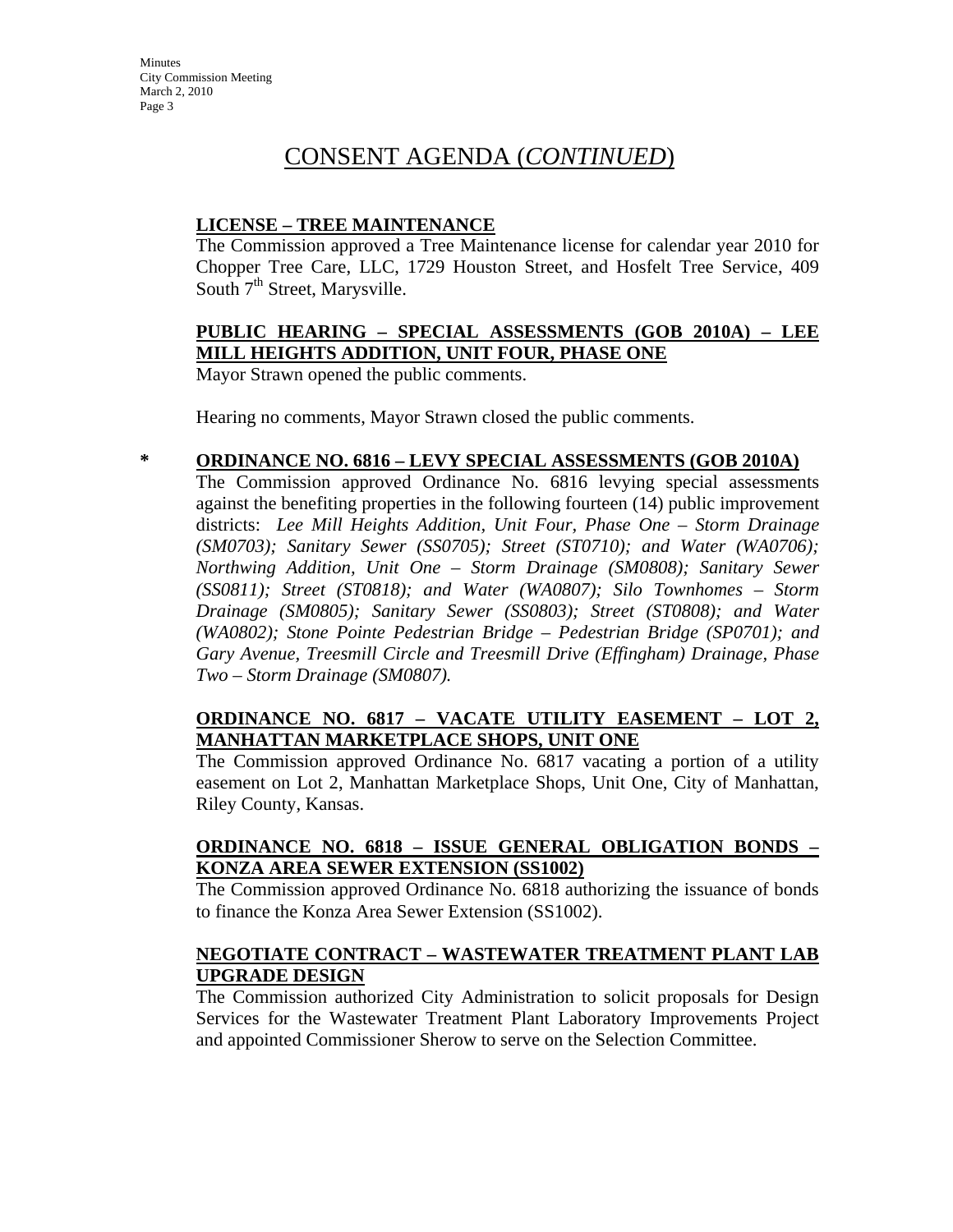# CONSENT AGENDA (*CONTINUED*)

#### **NEGOTIATE CONTRACT – WATER STORAGE TANK ASSET MANAGEMENT PROGRAM**

The Commission authorized City Administration to solicit proposals for the Water Storage Tank Asset Management Program and appointed Commissioner Morris-Hardeman to serve on the Selection Committee.

#### **NEGOTIATE CONTRACT – COMMISSIONING AGENT – FLINT HILLS DISCOVERY CENTER**

The Commission accepted the recommendation of the Selection Committee and authorized City Administration to negotiate a contract with Smith & Boucher Engineers, of Olathe, Kansas, for Commissioning Agent services for the Flint Hills Discovery Center.

#### **NEGOTIATE CONTRACT - KIMBALL AVENUE AND DENISON AVENUE INTERSECTION MODIFICATIONS (ST1001)**

The Commission accepted the recommendation of the Selection Committee and authorized City Administration to negotiate a contract with BG Consultants, of Manhattan, Kansas, for the Kimball Avenue and Denison Avenue Intersection and Denison Avenue south of Kimball Avenue Design Modification for the National Bio and Agro Defense Facility (ST1001).

#### **AWARD CONTRACT – NATIONAL BIO-AGRO DEFENSE FACILITY WATER MAIN RELOCATION (WA0907A, WA0907B)**

The Commission accepted the Engineer's Estimate in the amount of \$1,758,100.00 and awarded a construction contract in the amount of \$962,141.00 to the low bidder, Middle Creek Corporation, of Peabody, Kansas, for the National Bio-Agro Defense Facility Watermain Relocation Project (WA0907A, WA0907B).

### **\* AWARD CONTRACT – WELL REHABILITATION (WA1001)**

Ron Fehr, City Manager, provided additional information on the item.

The Commission awarded a contract in the amount of \$39,760.00 to Cahoy Well and Pump Service, of Fredericksburg, Iowa, for the 2010 Well Rehabilitation Project (WA1001).

#### **AGREEMENT – DESIGN AND CONSTRUCTION SERVICES – CICO (CP0902) AND NORTHVIEW (CP0903) POOLS RENOVATIONS**

The Commission authorized City Administration to finalize and Mayor and City Clerk to execute an agreement in the amount of \$400,600.00 with Water's Edge Aquatic Design, LLC, of Lenexa, Kansas, for the design and construction services of the CiCo (CP0902) and Northview (CP0903) pools project.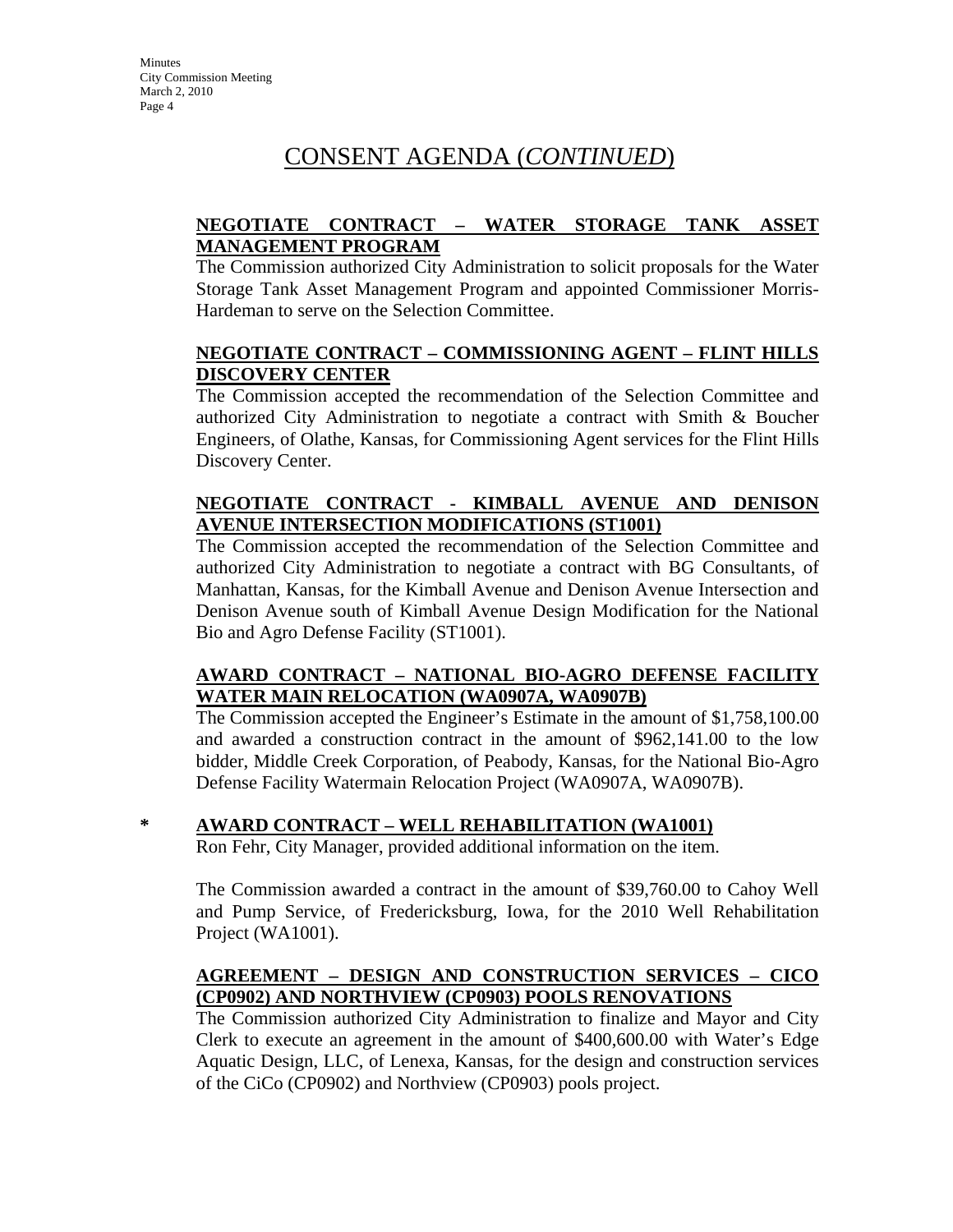# CONSENT AGENDA (*CONTINUED*)

#### **MEMORANDUM OF UNDERSTANDING – PLAYGROUND CONSTRUCTION - KANSAS STATE UNIVERSITY CENTER FOR CHILD DEVELOPMENT**

The Commission authorized City Administration to finalize and the Mayor and City Clerk to execute an Agreement with Kansas State University for the construction of a playground for the K-State Center for Child Development.

#### **BOARD APPOINTMENT – RILEY COUNTY-MANHATTAN HEALTH BOARD**

The Commission approved the appointment by Mayor Strawn of Dr. Daniel Winter, 428 Houston Street, to a fill the unexpired Dentist term of Dr. Paul Stagner to the Riley County-Manhattan Health Board. Dr. Winter's term begins immediately and will expire on January 31, 2011.

After discussion, Commissioner Pepperd moved to approve the consent agenda. Commissioner Morris-Hardeman seconded the motion.

Commissioner Pepperd stated that he would vote against item D regarding the special assessments for the Stone Pointe Pedestrian Bridge.

Bill Frost, City Attorney, asked for clarification from Commissioner Pepperd and stated that if he was voting against a specific item in levying special assessments to one of the benefitting properties, then he would be voting against all the items related to the special assessments.

Commissioner Pepperd stated that he would be voting against the ordinance levying special assessments.

On a roll call vote, motion carried 4-0, with the exception of item D, Levy Special Assessments, which carried 3-1, with Commissioner Pepperd voting against the item.

# GENERAL AGENDA

#### **HISTORIC PRESERVATION FUND GRANT APPLICATION – AFRICAN-AMERICAN CULTURAL RESOURCES**

Eric Cattell, Assistant Director for Planning, presented the item. He then responded to questions from the Commission regarding the criteria and process to nominate properties on the National Register.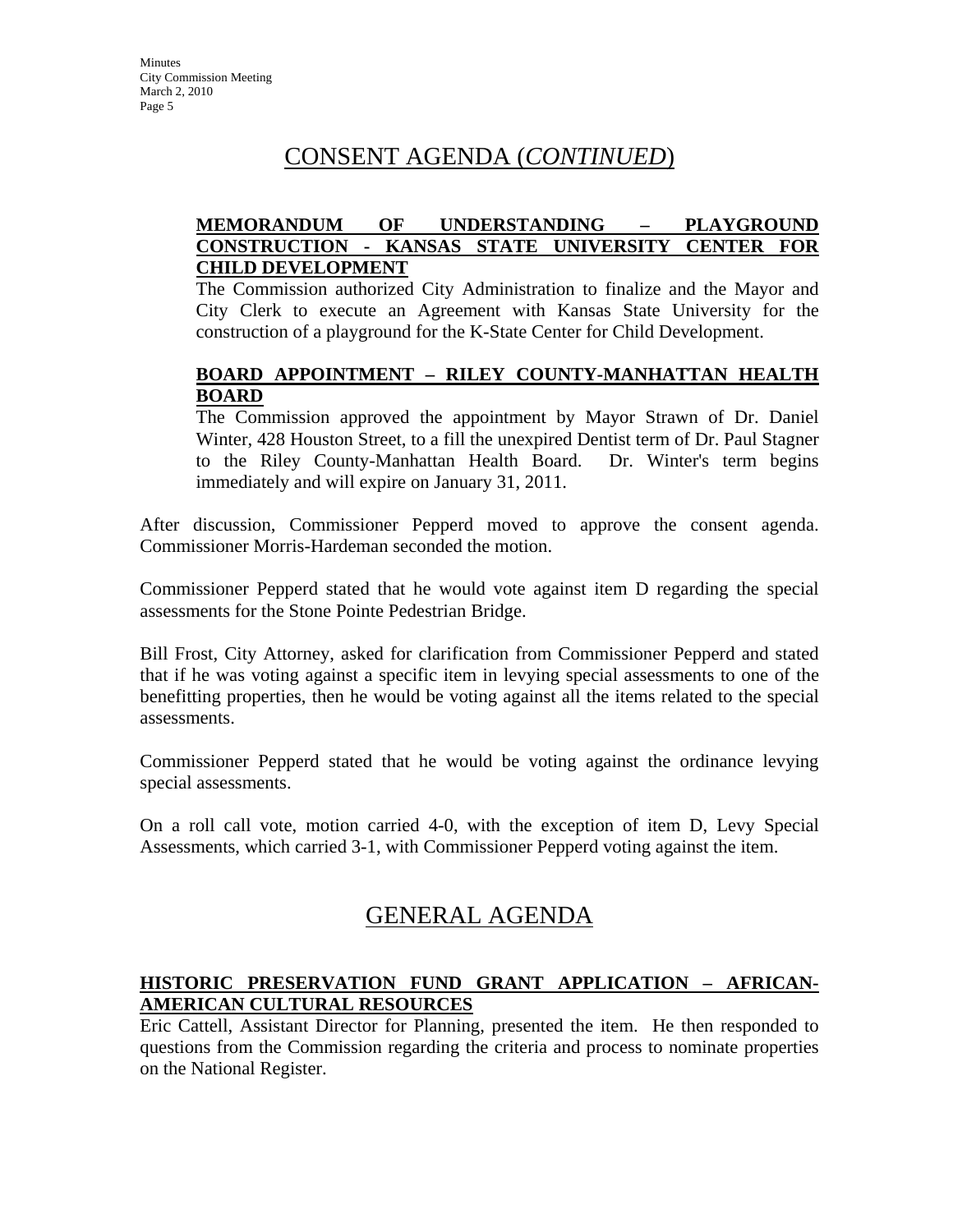# GENERAL AGENDA (*CONTINUED*)

#### **HISTORIC PRESERVATION FUND GRANT APPLICATION – AFRICAN-AMERICAN CULTURAL RESOURCES** *(CONTINUED)*

After discussion by the Commission, Commissioner Sherow moved to authorize the Mayor and City Clerk to sign the application for a 2010 Historic Preservation Fund Grant application from the Kansas State Historical Society, for "African-American Cultural Resources in Manhattan" and any grant agreement if funding is awarded. Commissioner Morris-Hardeman seconded the motion. On a roll call vote, motion carried 4-0.

#### **NEGOTIATE - FIXED BASE OPERATOR (FBO) AGREEMENT**

Peter Van Kuren, Airport Director, presented an overview of the item, meetings with the Airport Advisory Board and the current FBO, and discussions with the Federal Aviation Administration (FAA). He then responded to questions from the Commission regarding the current FBO agreement, terms of the agreement, additional hanger agreements at the Airport, and the recommendation provided by the Airport Advisory Board and City Administration.

Bill Frost, City Attorney, provided additional information on the item and clarification on ownership of hangers at the Manhattan Regional Airport.

Peter Van Kuren, Airport Director, provided additional information on the item and responded to questions from the Commission regarding requirements and services provided by the FBO.

Ron Fehr, City Manager, provided additional information on charter services and associated fees.

Ron Nordt, Kansas Air Center, Inc., provided the history of Kansas Air Center and its commitment to the Airport's growth and to Manhattan. He also presented information on their charter service, charter and aircraft management, flight school and aircraft rental, flight support operations, general aviation, military activity, fuel and services for commercial and private charter services, and stated that they also provide Transportation Security Administration (TSA) screening. He stated that he is a proven partner and asked the Commission to approve the request for a five-year extension. He then responded to questions from the Commission regarding an increase in rents.

Ron Fehr, City Manager, stated that KAC has provided great service to the Airport, but the City hasn't increased rent rates in about ten years. He then provided additional information on the item.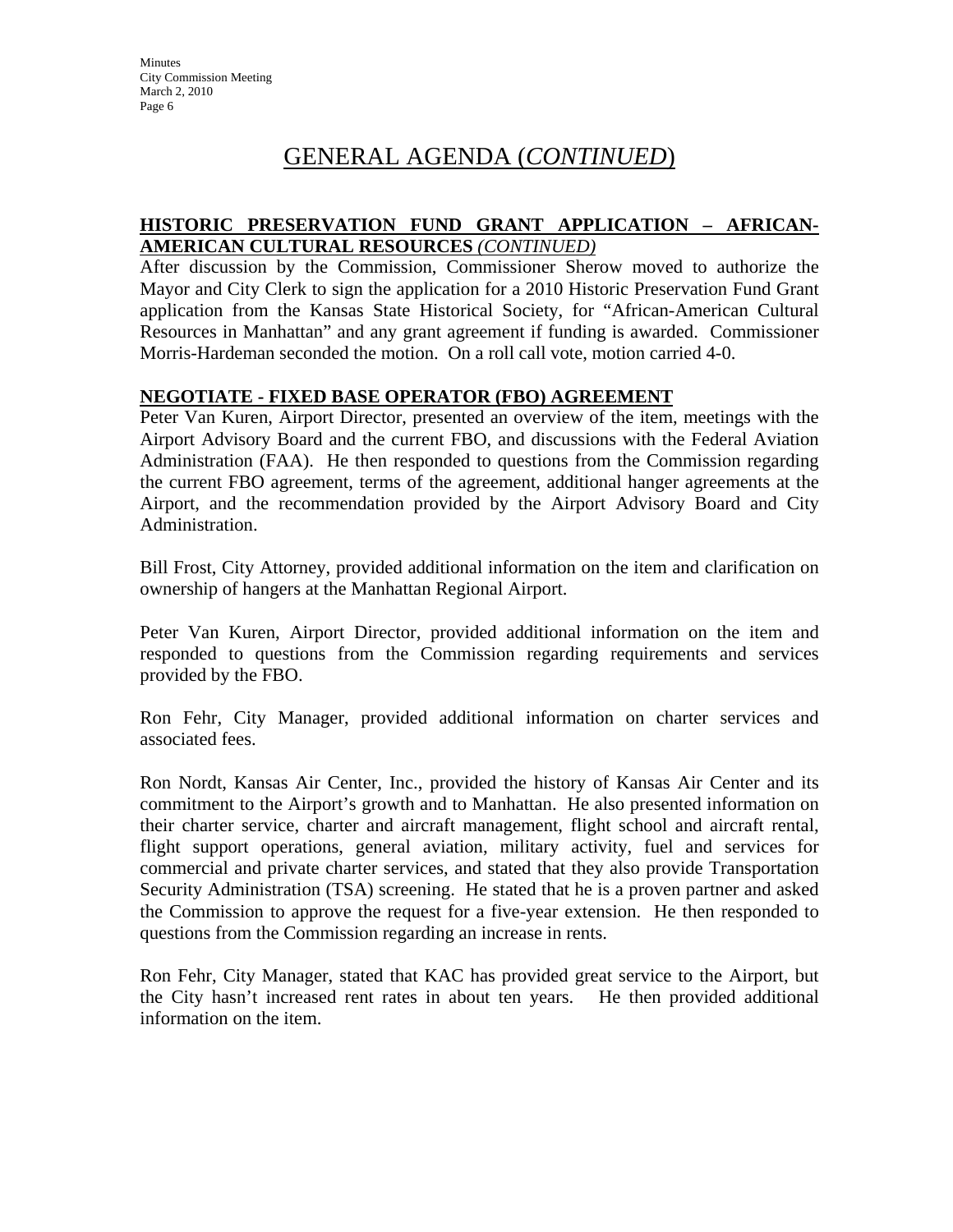# GENERAL AGENDA (*CONTINUED*)

#### **NEGOTIATE FIXED BASE OPERATOR (FBO) AGREEMENT** *(CONTINUED)*

Commissioner Sherow requested that a good strategic plan be developed for the Airport, with benchmarks for the Airport and for the FBO.

After discussion, Commissioner Sherow moved that the City Commission hereby finds that: (a) it would be unreasonably costly, burdensome, and impractical for more than one entity to provide FBO services at the Manhattan Regional Airport; and, (b) the City would have to reduce the leased space that is currently being used by the existing FBO in order to accommodate a second FBO. He further moved that the City Commission hereby directs City Administration to enter into negotiations with Kansas Air Center, Inc., for a new agreement to provide FBO services at the Airport, including terms which reflect increased operational costs at the Manhattan Regional Airport and the changing needs for FBO services at the Airport, and return any proposed agreement to the Commission for approval. Commissioner Pepperd seconded the motion.

On a roll call vote, motion carried 4-0.

### **AWARD CONTRACT - BLUEMONT AVENUE AND TUTTLE CREEK BOULEVARD TRAFFIC SIGNAL (ST0908)**

Rob Ott, City Engineer, presented the item.

Jason Hilgers, Assistant City Manager, presented additional information on the item.

Rob Ott, City Engineer, provided additional information on traffic movements during the construction period and responded to questions from the Commission regarding timing of the project, the mast arm, and phasing of the signals.

After discussion, Commissioner Sherow moved to accept the Engineer's Estimate in the amount of \$85,800.00 and award a construction contract to the low bidder, I.E.S. Commercial, Inc., of Holdrege, Nebraska, in the amount of \$44,725.00 for the Bluemont Avenue and Tuttle Creek Boulevard Traffic Signal (ST0908). Commissioner Morris-Hardeman seconded the motion. On a roll call vote, motion carried 4-0.

Rob Ott, City Engineer, then presented additional information on the roundabout project at the intersection of Bluemont Avenue and Fourth Street.

Ron Fehr, City Manager; Rob Ott, City Engineer; and Jason Hilgers, Assistant City Manager, provided additional information on landscaping, design plans, directional signage, coordination with the Kansas Department of Transportation and HWS Consulting Group, and projected project costs.